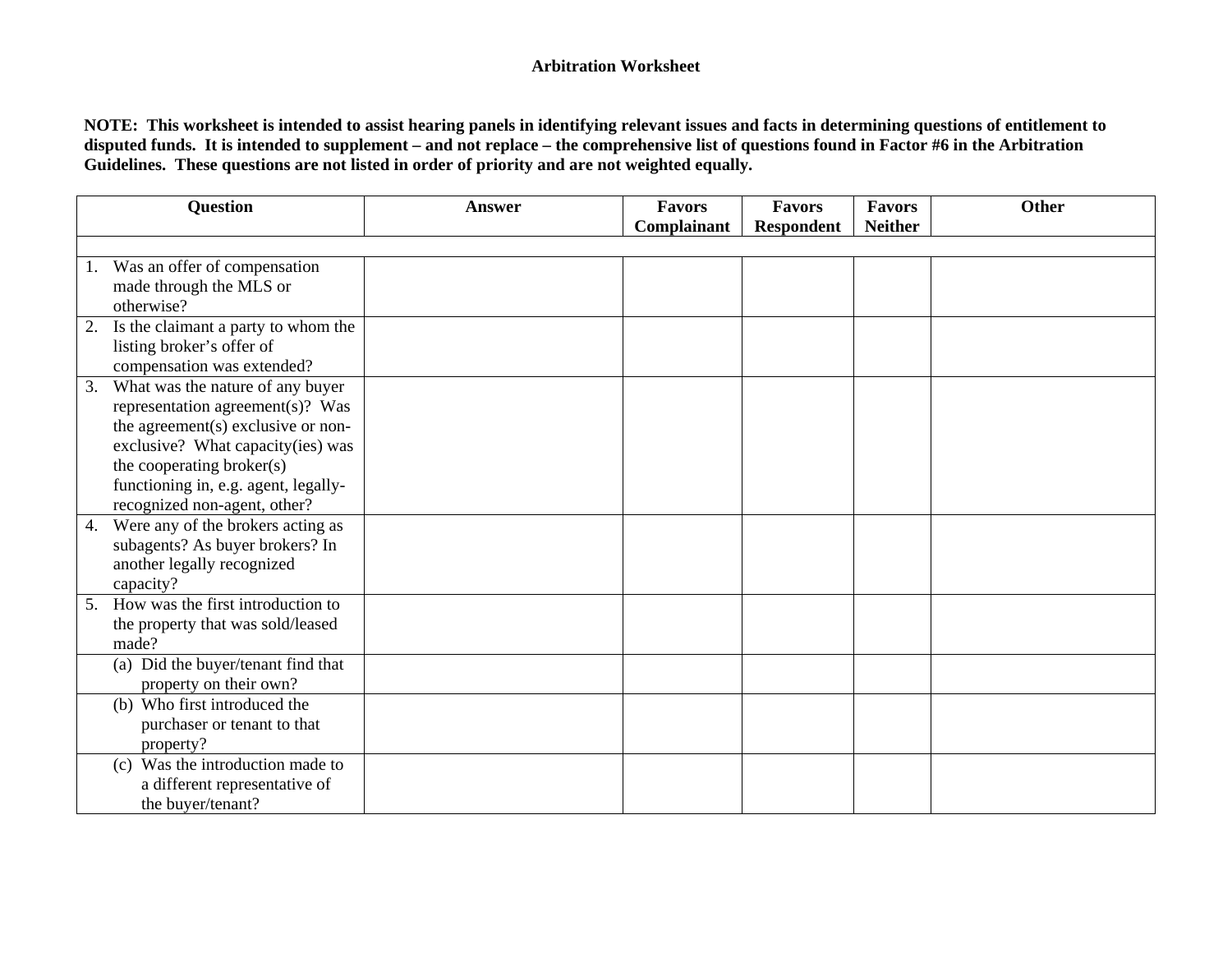| <b>Question</b>                                                                                                           | Answer | <b>Favors</b><br>Complainant | <b>Favors</b><br><b>Respondent</b> | <b>Favors</b><br><b>Neither</b> | <b>Other</b> |
|---------------------------------------------------------------------------------------------------------------------------|--------|------------------------------|------------------------------------|---------------------------------|--------------|
|                                                                                                                           |        |                              |                                    |                                 |              |
| (d) Was the "introduction" merely<br>a mention that the property<br>was listed?                                           |        |                              |                                    |                                 |              |
| Was the property introduced as<br>(e)<br>an open house?                                                                   |        |                              |                                    |                                 |              |
| (f) What subsequent efforts were<br>made by the broker after the<br>open house?                                           |        |                              |                                    |                                 |              |
| (g) What property was first<br>introduced?                                                                                |        |                              |                                    |                                 |              |
| When was the first introduction to<br>6.<br>the property that was sold/leased<br>made?                                    |        |                              |                                    |                                 |              |
| (a) Was the introduction made<br>when the buyer/tenant had a<br>specific need for that type of<br>property?               |        |                              |                                    |                                 |              |
| (b) Was the introduction<br>instrumental in creating the<br>desire to purchase/lease?                                     |        |                              |                                    |                                 |              |
| Did the buyer know about the<br>(c)<br>property before the broker<br>contacted him? Did he know it<br>was for sale/lease? |        |                              |                                    |                                 |              |
| (d) Were there previous dealings<br>between the buyer and the<br>seller?                                                  |        |                              |                                    |                                 |              |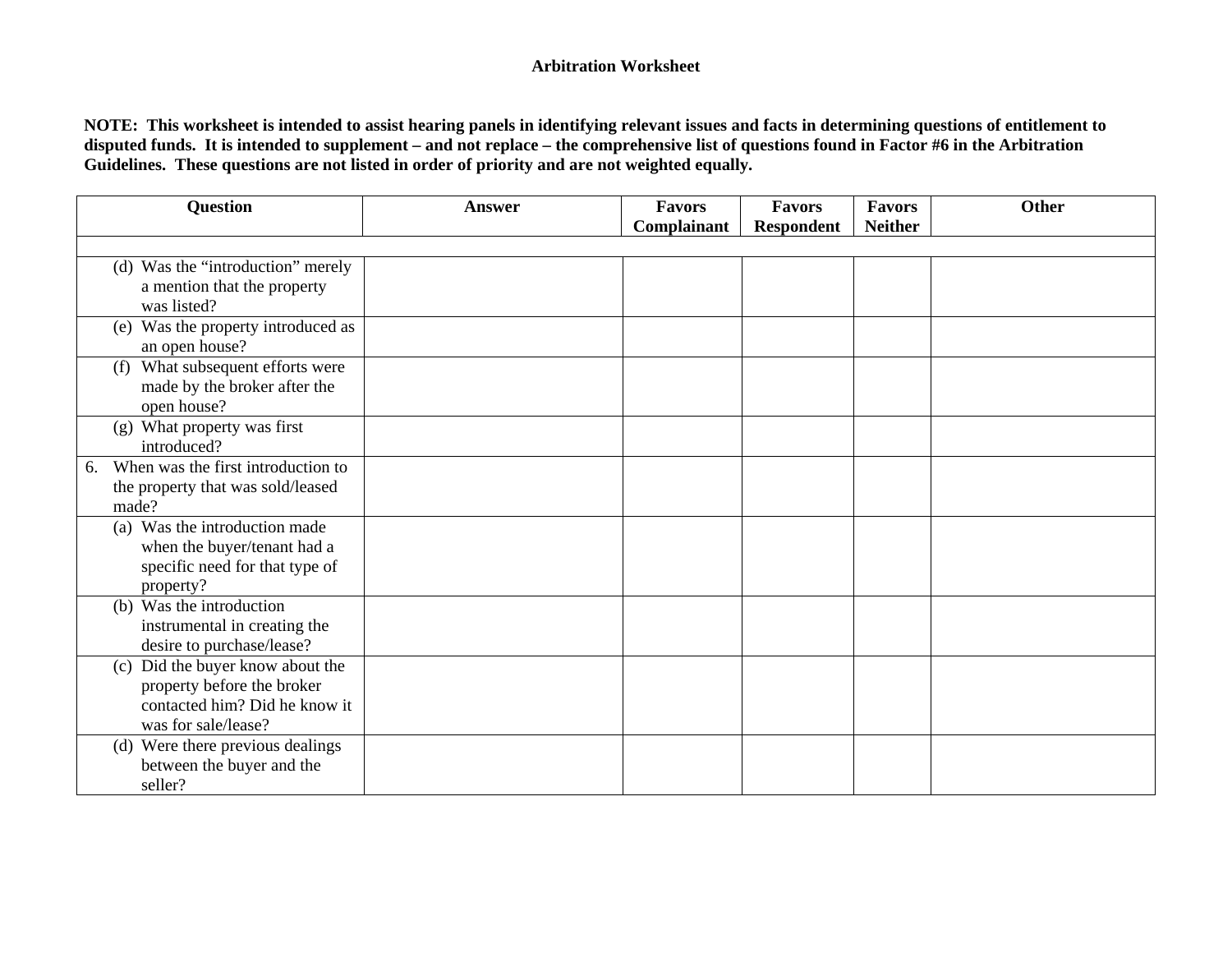| <b>Question</b>                            | <b>Answer</b> | <b>Favors</b> | <b>Favors</b>     | <b>Favors</b>  | Other |
|--------------------------------------------|---------------|---------------|-------------------|----------------|-------|
|                                            |               | Complainant   | <b>Respondent</b> | <b>Neither</b> |       |
| What efforts subsequent to the first<br>7. |               |               |                   |                |       |
| introduction to the property were          |               |               |                   |                |       |
| made by the broker introducing the         |               |               |                   |                |       |
| property that was sold or leased?          |               |               |                   |                |       |
| If more than one cooperating<br>8.         |               |               |                   |                |       |
| broker was involved, how and               |               |               |                   |                |       |
| when did the second cooperating            |               |               |                   |                |       |
| broker enter the transaction?              |               |               |                   |                |       |
| Did the broker who made the<br>9.          |               |               |                   |                |       |
| initial introduction to the property       |               |               |                   |                |       |
| engage in conduct (or fail to take         |               |               |                   |                |       |
| some action) which caused the              |               |               |                   |                |       |
| purchaser or tenant to utilize the         |               |               |                   |                |       |
| services of another broker?                |               |               |                   |                |       |
| (estrangement)                             |               |               |                   |                |       |
| (a) Were agency disclosures                |               |               |                   |                |       |
| made? When?                                |               |               |                   |                |       |
| (b) Was the potential for dual             |               |               |                   |                |       |
| agency disclosed? When?                    |               |               |                   |                |       |
| 10. Did the broker who made the            |               |               |                   |                |       |
| initial introduction to the property       |               |               |                   |                |       |
| maintain contact with the                  |               |               |                   |                |       |
| purchaser or tenant, or could the          |               |               |                   |                |       |
| broker's inaction have reasonably          |               |               |                   |                |       |
| been viewed by the buyer or tenant         |               |               |                   |                |       |
| as a withdrawal from the                   |               |               |                   |                |       |
| transaction? (abandonment)                 |               |               |                   |                |       |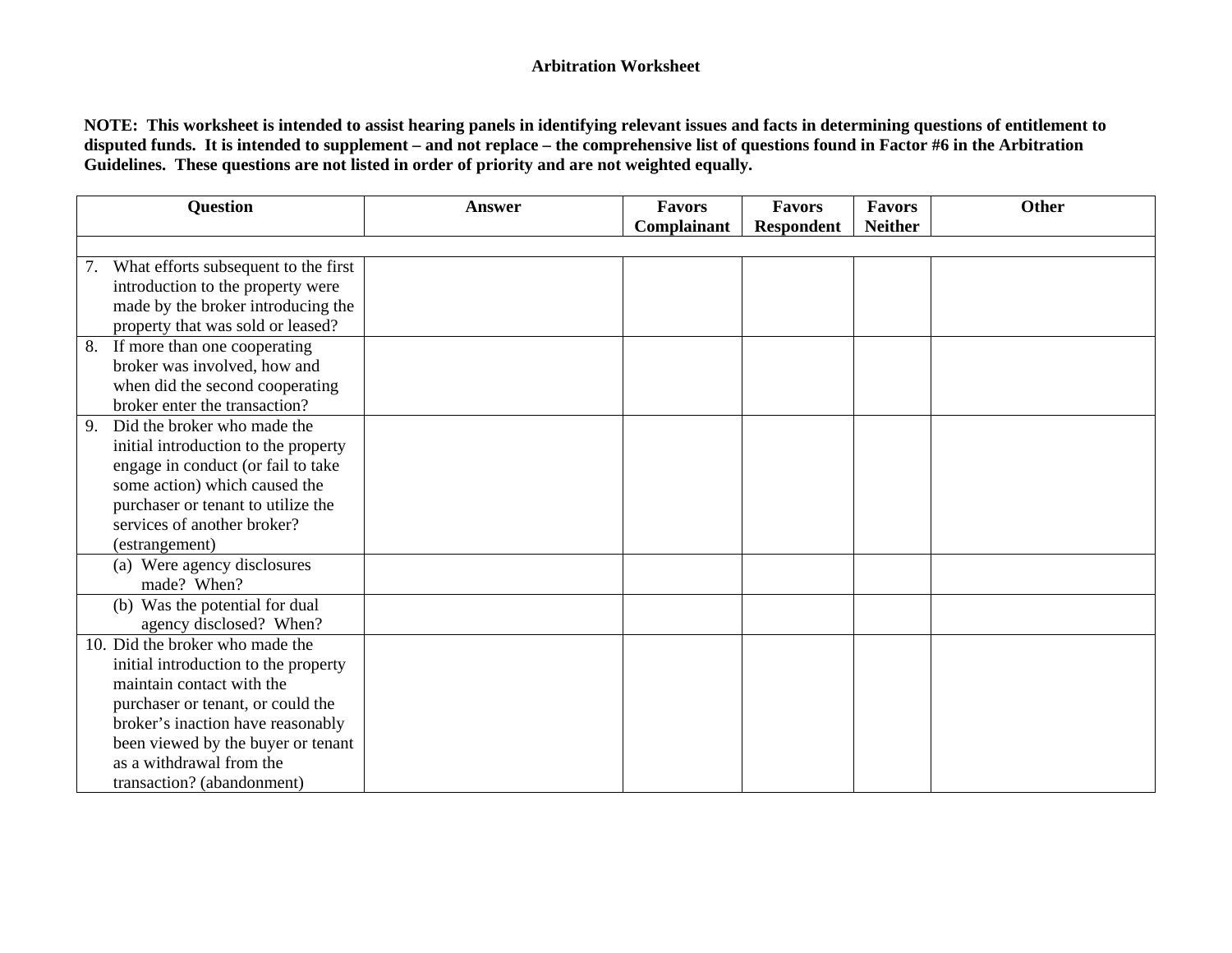| <b>Question</b>                        | <b>Answer</b> | <b>Favors</b> | <b>Favors</b>     | <b>Favors</b>  | <b>Other</b> |
|----------------------------------------|---------------|---------------|-------------------|----------------|--------------|
|                                        |               | Complainant   | <b>Respondent</b> | <b>Neither</b> |              |
| 11. Was the entry of any cooperating   |               |               |                   |                |              |
| broker into the transaction an         |               |               |                   |                |              |
| intrusion into an existing             |               |               |                   |                |              |
| relationship between the purchaser     |               |               |                   |                |              |
| and another broker, or was it the      |               |               |                   |                |              |
| result of abandonment or               |               |               |                   |                |              |
| estrangement of the purchaser?         |               |               |                   |                |              |
| 12. Did the buyer make the decision to |               |               |                   |                |              |
| buy independent of the broker's        |               |               |                   |                |              |
| efforts/information?                   |               |               |                   |                |              |
| 13. Did the seller act in bad faith to |               |               |                   |                |              |
| deprive the broker of his              |               |               |                   |                |              |
| commission?                            |               |               |                   |                |              |
| (a) Was there bad faith evident        |               |               |                   |                |              |
| from the fact that the                 |               |               |                   |                |              |
| difference between the original        |               |               |                   |                |              |
| bid submitted and the final            |               |               |                   |                |              |
| sales price equaled the                |               |               |                   |                |              |
| broker's commission?                   |               |               |                   |                |              |
| (b) Was there bad faith evident        |               |               |                   |                |              |
| from the fact that a sale to a         |               |               |                   |                |              |
| third party was a straw                |               |               |                   |                |              |
| transaction (one in which a            |               |               |                   |                |              |
| non-involved party posed as            |               |               |                   |                |              |
| the buyer) which was designed          |               |               |                   |                |              |
| to avoid paying commission?            |               |               |                   |                |              |
| Did the seller freeze out the<br>(c)   |               |               |                   |                |              |
| broker to avoid a commission           |               |               |                   |                |              |
| dispute or to avoid paying a           |               |               |                   |                |              |
| commission at all?                     |               |               |                   |                |              |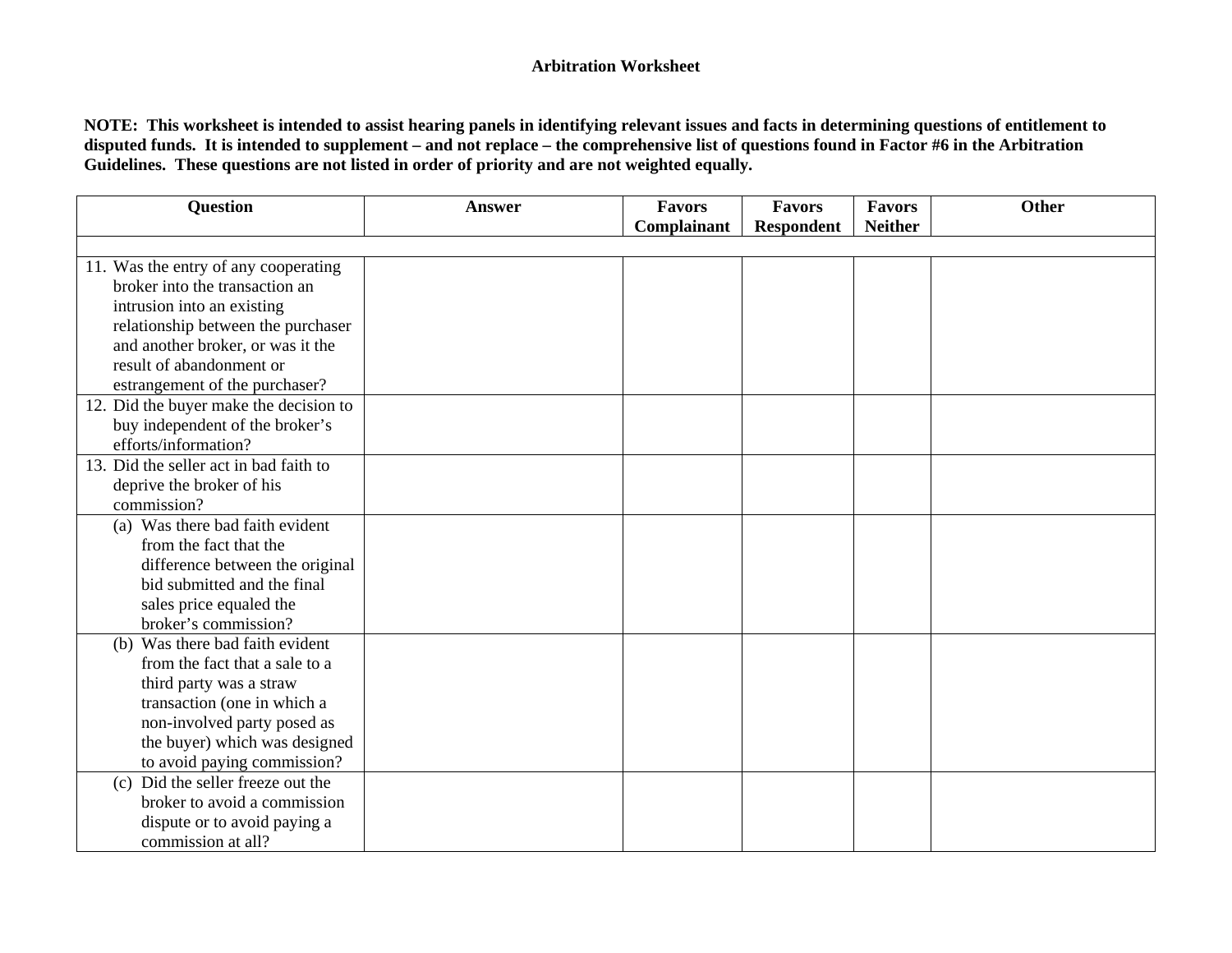| <b>Question</b>                            | <b>Answer</b> | <b>Favors</b> | Favors            | <b>Favors</b>  | Other |
|--------------------------------------------|---------------|---------------|-------------------|----------------|-------|
|                                            |               | Complainant   | <b>Respondent</b> | <b>Neither</b> |       |
| 14. Did the buyer seek to freeze out       |               |               |                   |                |       |
| the broker?                                |               |               |                   |                |       |
| (a) Did the buyer seek another             |               |               |                   |                |       |
| broker in order to get a lower             |               |               |                   |                |       |
| price?                                     |               |               |                   |                |       |
| (b) Did the buyer express the              |               |               |                   |                |       |
| desire not to deal with the                |               |               |                   |                |       |
| broker and refuse to negotiate             |               |               |                   |                |       |
| through him?                               |               |               |                   |                |       |
| (c) Did the contract provide that          |               |               |                   |                |       |
| no brokers or certain brokers              |               |               |                   |                |       |
| had been involved?                         |               |               |                   |                |       |
| 15. Did the original introduction of the   |               |               |                   |                |       |
| purchaser or tenant to the property        |               |               |                   |                |       |
| start an uninterrupted series of           |               |               |                   |                |       |
| events leading to the sale or lease,       |               |               |                   |                |       |
| or was the series of events                |               |               |                   |                |       |
| hindered or interrupted in any             |               |               |                   |                |       |
| way?                                       |               |               |                   |                |       |
| 16. If there was an interruption or        |               |               |                   |                |       |
| break in the original series of            |               |               |                   |                |       |
| events, how was it caused, and by<br>whom? |               |               |                   |                |       |
| (a) Did the seller change the              |               |               |                   |                |       |
| listing agreement from an open             |               |               |                   |                |       |
| listing to an exclusive listing            |               |               |                   |                |       |
| agreement with another                     |               |               |                   |                |       |
| broker?                                    |               |               |                   |                |       |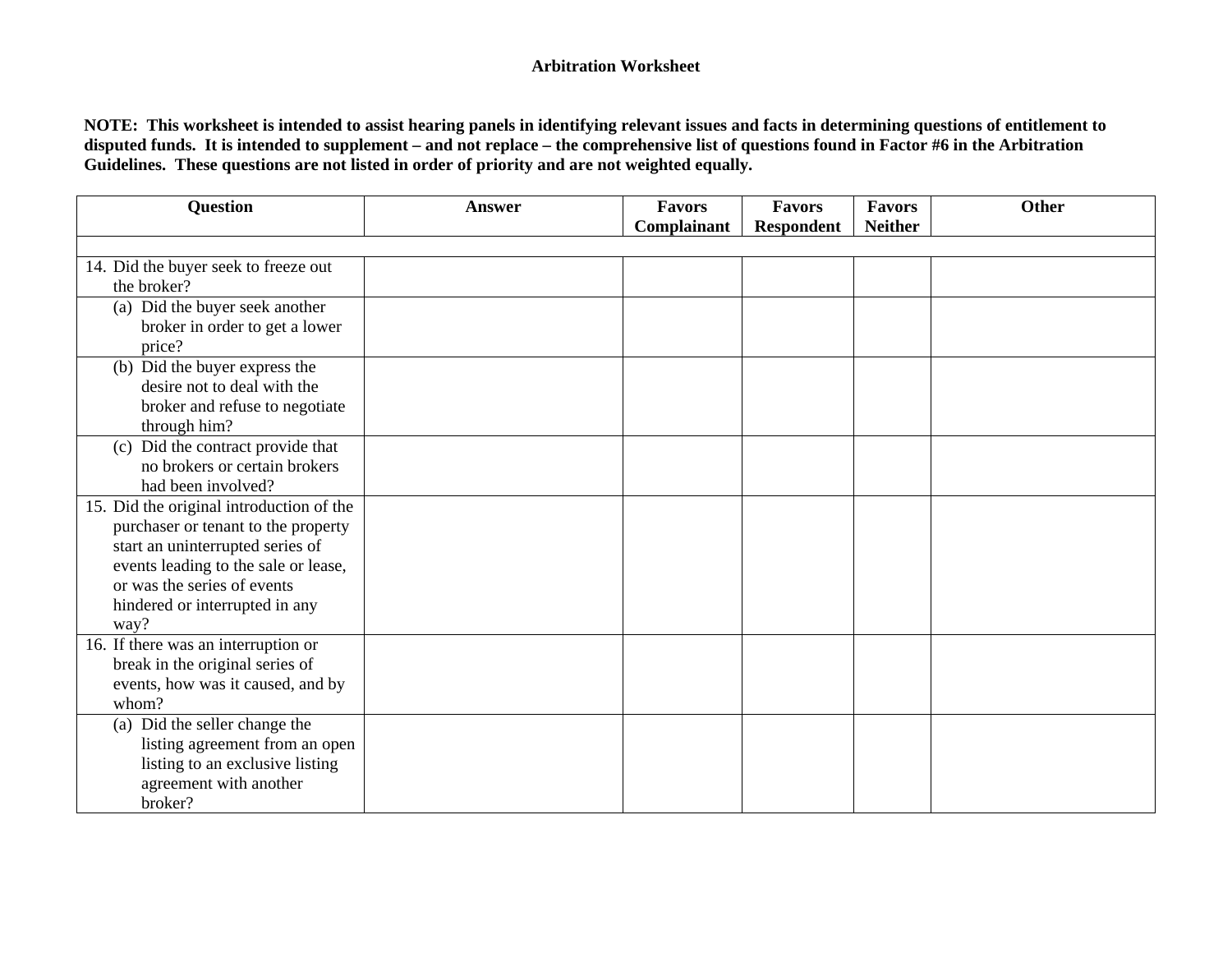| <b>Question</b>                      | Answer | <b>Favors</b> | <b>Favors</b>     | <b>Favors</b>  | <b>Other</b> |
|--------------------------------------|--------|---------------|-------------------|----------------|--------------|
|                                      |        | Complainant   | <b>Respondent</b> | <b>Neither</b> |              |
|                                      |        |               |                   |                |              |
| (b) Did the buyer terminate the      |        |               |                   |                |              |
| relationship with the broker?        |        |               |                   |                |              |
| Why?                                 |        |               |                   |                |              |
| Was there interference in the<br>(c) |        |               |                   |                |              |
| series of events from any            |        |               |                   |                |              |
| outside or intervening cause or      |        |               |                   |                |              |
| party?                               |        |               |                   |                |              |
| (b) Was there abandonment or         |        |               |                   |                |              |
| estrangement?                        |        |               |                   |                |              |
| 17. Did the cooperating broker (or   |        |               |                   |                |              |
| second cooperating broker) initiate  |        |               |                   |                |              |
| a separate series of events,         |        |               |                   |                |              |
| unrelated to and not dependent on    |        |               |                   |                |              |
| any other broker's efforts, which    |        |               |                   |                |              |
| led to the successful transaction-   |        |               |                   |                |              |
| that is, did the broker perform      |        |               |                   |                |              |
| services which assisted the buyer    |        |               |                   |                |              |
| in making his decision to            |        |               |                   |                |              |
| purchase?                            |        |               |                   |                |              |
| (a) Did the broker make              |        |               |                   |                |              |
| preparations to show the             |        |               |                   |                |              |
| property to the buyer?               |        |               |                   |                |              |
| (b) Did the broker make continued    |        |               |                   |                |              |
| efforts after showing the            |        |               |                   |                |              |
| property?                            |        |               |                   |                |              |